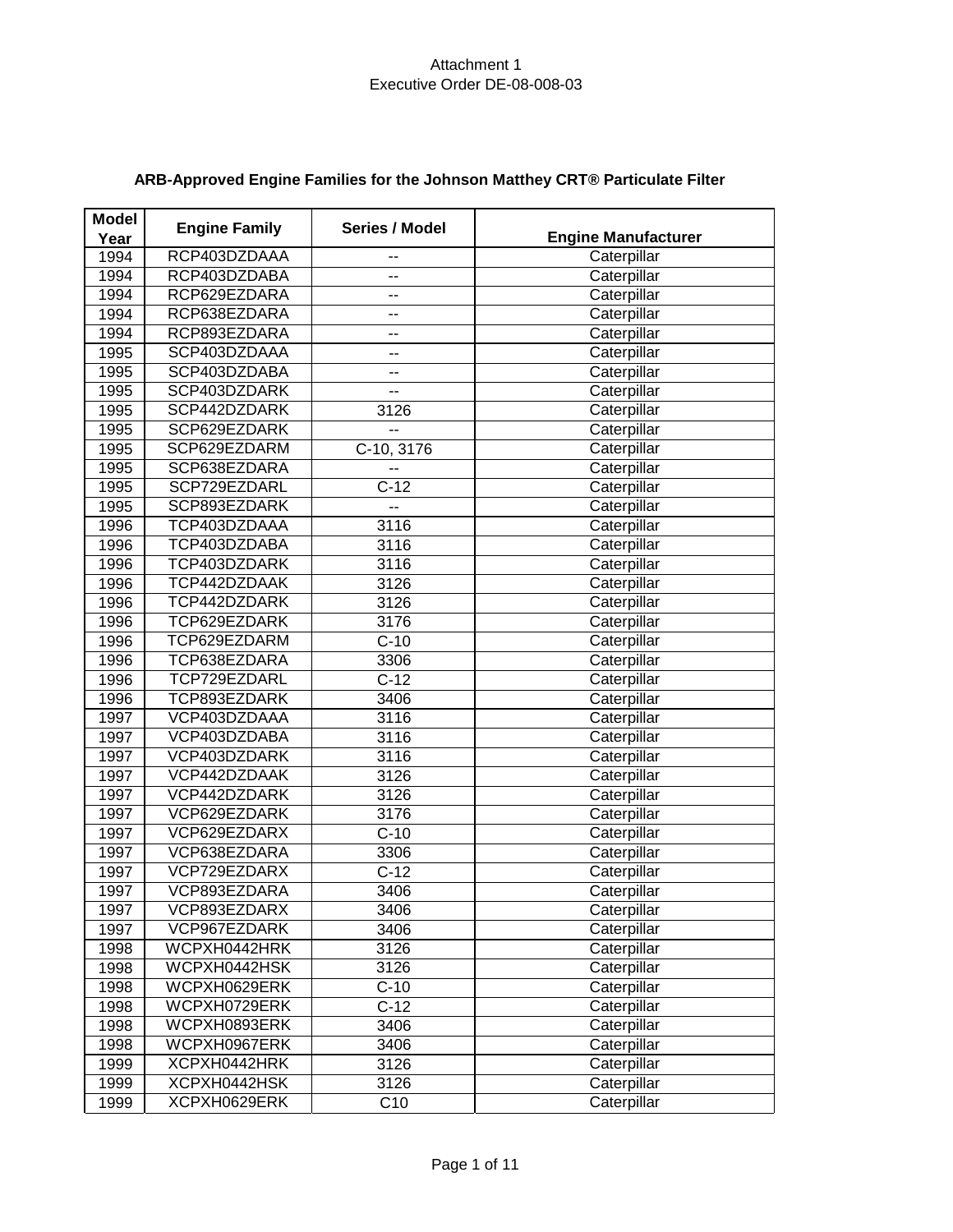| 1999 | XCPXH0729ERK | C12             | Caterpillar |
|------|--------------|-----------------|-------------|
| 1999 | XCPXH0893ERK | 3406            | Caterpillar |
| 1999 | XCPXH0967ERK | 3406            | Caterpillar |
| 2000 | YCPXH0442HRK | 3126            | Caterpillar |
| 2000 | YCPXH0629ERK | $C-10$          | Caterpillar |
| 2000 | YCPXH0729ERK | $C-12$          | Caterpillar |
| 2000 | YCPXH0893ERK | $C-15$          | Caterpillar |
| 2000 | YCPXH0967ERK | $C-16$          | Caterpillar |
| 2001 | 1CPXH0442HAK | 3126            | Caterpillar |
| 2001 | 1CPXH0442HBK | 3126            | Caterpillar |
| 2001 | 1CPXH0442HRK | 3126            | Caterpillar |
| 2001 | 1CPXH0629ERK | $C-10$          | Caterpillar |
| 2001 | 1CPXH0729ERK | $C-12$          | Caterpillar |
| 2001 | 1CPXH0893ERK | $C-15$          | Caterpillar |
| 2001 | 1CPXH0967ERK | $C-16$          | Caterpillar |
| 2002 | 2CPXH0442HRK | 3126            | Caterpillar |
| 2002 | 2CPXH0629ERK | $C-10$          | Caterpillar |
| 2002 | 2CPXH0729ERK | $C-12$          | Caterpillar |
| 2002 | 2CPXH0893ERK | $C-15$          | Caterpillar |
| 2002 | 2CPXH0967ERK | $C-16$          | Caterpillar |
| 1994 | RCE359D6DAAB | B5.9            | Cummins     |
| 1994 | RCE359D6DAAW | B5.9            | Cummins     |
| 1994 | RCE359D6DABW | B5.9            | Cummins     |
| 1994 | RCE505D6DAAA | C8.3            | Cummins     |
| 1994 | RCE505D6DAAB | C8.3            | Cummins     |
| 1994 | RCE505D6DAAC | C8.3            | Cummins     |
| 1994 | RCE505F6DAAW | C8.3            | Cummins     |
| 1994 | RCE611EGDARW | L10             | Cummins     |
| 1994 | RCE661EJDARA | M11             | Cummins     |
| 1994 | RCE661EJDARC | M11             | Cummins     |
| 1994 | RCE661EJDARW | M11             | Cummins     |
| 1994 | RCE661FJDAAA | M11             | Cummins     |
| 1994 | RCE855EJDARW | N <sub>14</sub> | Cummins     |
| 1994 | RCE855EJDASW | N14             | Cummins     |
| 1995 | SCE239D6DAAA | B3.9            | Cummins     |
| 1995 | SCE359D6DAAA | B5.9            | Cummins     |
| 1995 | SCE359D6DAAW | B5.9            | Cummins     |
| 1995 | SCE359D6DABW | B5.9            | Cummins     |
| 1995 | SCE505D6DAAA | C8.3            | Cummins     |
| 1995 | SCE505D6DAAW | C8.3            | Cummins     |
| 1995 | SCE505D6DABW | C8.3            | Cummins     |
| 1995 | SCE505F6DAAW | C8.3            | Cummins     |
| 1995 | SCE611EGDARW | L10             | Cummins     |
| 1995 | SCE661EJDARA | M11             | Cummins     |
| 1995 | SCE661EJDARC | M11             | Cummins     |
| 1995 | SCE661EJDARW | M11             | Cummins     |
| 1995 | SCE661EJDASW | M11             | Cummins     |
| 1995 | SCE661EJDATW | M11             | Cummins     |
| 1995 | SCE661FJDAAA | M11             | Cummins     |
| 1995 | SCE855EJDARA | N14             | Cummins     |
| 1995 | SCE855EJDARB | N14             | Cummins     |
| 1995 | SCE855EJDARW | N <sub>14</sub> | Cummins     |
|      |              |                 |             |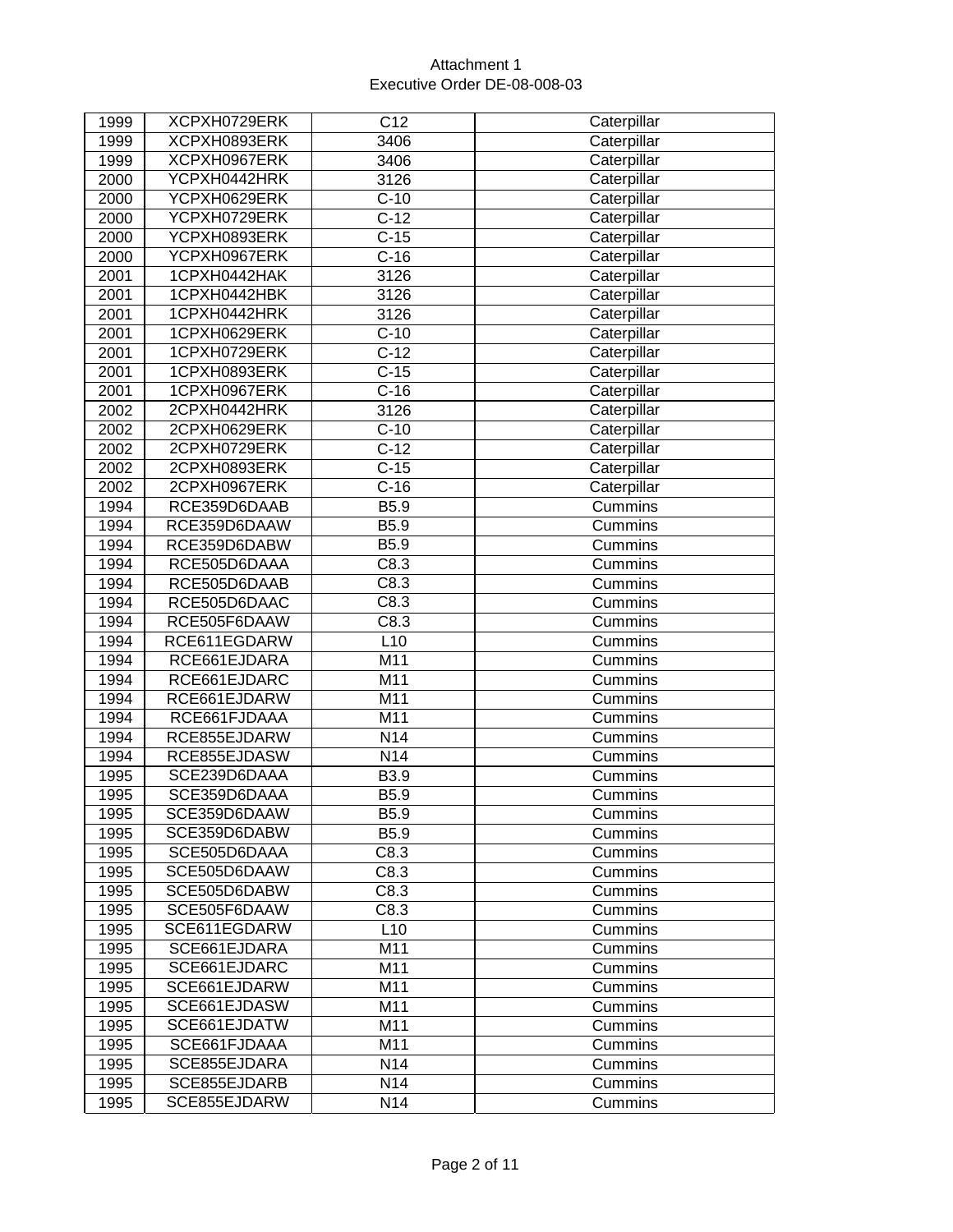| 1995 | SCE855EJDASW | N <sub>14</sub>         | Cummins |
|------|--------------|-------------------------|---------|
| 1995 | SCE855EJDATW | N14                     | Cummins |
| 1996 | TCE239D6DAAA | B3.9                    | Cummins |
| 1996 | TCE359D6DAAA | B5.9                    | Cummins |
| 1996 | TCE359D6DABW | B5.9                    | Cummins |
| 1996 | TCE505D6DAAA | C8.3                    | Cummins |
| 1996 | TCE505D6DAAW | C8.3                    | Cummins |
| 1996 | TCE505D6DABW | C8.3                    | Cummins |
| 1996 | TCE661EJDARA | M11                     | Cummins |
| 1996 | TCE661EJDARB | M11                     | Cummins |
| 1996 | TCE661EJDARC | M11                     | Cummins |
| 1996 | TCE661EJDARW | M11                     | Cummins |
| 1996 | TCE661EJDASW | M11                     | Cummins |
| 1996 | TCE661EJDATW | M11                     | Cummins |
| 1996 | TCE661FJDABA | M11                     | Cummins |
| 1996 | TCE855EJDARA | N <sub>14</sub>         | Cummins |
| 1996 | TCE855EJDARB | N14                     | Cummins |
| 1996 | TCE855EJDARW | N14                     | Cummins |
| 1996 | TCE855EJDASW | N14                     | Cummins |
| 1996 | TCE855EJDATW | N14                     | Cummins |
| 1997 | VCE239D6DAAA | B3.9                    | Cummins |
| 1997 | VCE359D6DAAA | B5.9                    | Cummins |
| 1997 | VCE359D6DABW | B <sub>5.9</sub>        | Cummins |
| 1997 | VCE359DJDARA | --                      | Cummins |
| 1997 | VCE505D6DAAA | C8.3                    | Cummins |
| 1997 | VCE505D6DAAW | C8.3                    | Cummins |
| 1997 | VCE505D6DABW | C8.3                    | Cummins |
| 1997 | VCE661EJDARB | M11                     | Cummins |
| 1997 | VCE661EJDARC | M11                     | Cummins |
| 1997 | VCE661EJDASA | M11                     | Cummins |
| 1997 | VCE661EJDATW | M11                     | Cummins |
| 1997 | VCE661FJDABA | M11                     | Cummins |
| 1997 | VCE855EJDARA | N <sub>14</sub>         | Cummins |
| 1997 | VCE855EJDARB | N14                     | Cummins |
| 1997 | VCE855EJDARC | N14                     | Cummins |
| 1997 | VCE855EJDATW | N14                     | Cummins |
| 1998 | WCEXH0359BAD | $\overline{\text{ISB}}$ | Cummins |
| 1998 | WCEXH0359BAE | <b>ISB</b>              | Cummins |
| 1998 | WCEXH0505CAC | <b>ISC</b>              | Cummins |
| 1998 | WCEXH0505CAD | <b>ISC</b>              | Cummins |
| 1998 | WCEXH0505CAE | <b>ISC</b>              | Cummins |
| 1998 | WCEXH0505CAF | <b>ISC</b>              | Cummins |
| 1998 | WCEXH0661MAA | M11                     | Cummins |
| 1998 | WCEXH0661MAB | M11                     | Cummins |
| 1998 | WCEXH0661MAC | M11                     | Cummins |
| 1998 | WCEXH0661MAD | <b>ISM</b>              | Cummins |
| 1998 | WCEXH0661MAE | <b>ISM</b>              | Cummins |
| 1998 | WCEXH0855NAA | N14                     | Cummins |
| 1998 | WCEXH0855NAB | N14                     | Cummins |
| 1998 | WCEXH0855NAC | N14                     | Cummins |
| 1998 | WCEXH0912XAA | Signature               | Cummins |
| 1999 | XCEXH0359BAI | <b>ISB</b>              | Cummins |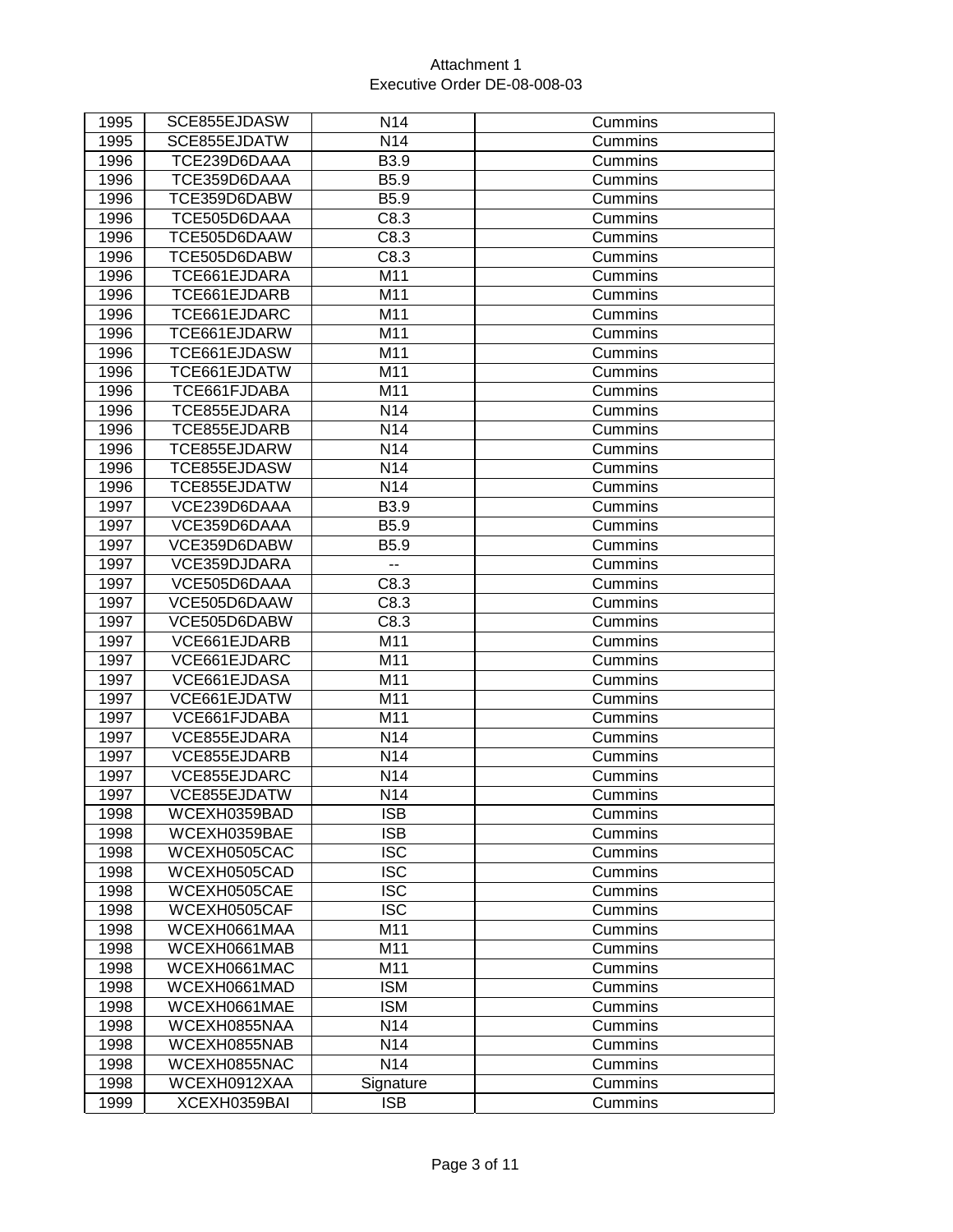| 1999 | XCEXH0359BAJ | <b>ISB</b>              | Cummins |
|------|--------------|-------------------------|---------|
| 1999 | XCEXH0359BAK | <b>ISB</b>              | Cummins |
| 1999 | XCEXH0505CAC | <b>ISC</b>              | Cummins |
| 1999 | XCEXH0505CAD | <b>ISC</b>              | Cummins |
| 1999 | XCEXH0505CAE | <b>ISC</b>              | Cummins |
| 1999 | XCEXH0505CAF | <b>ISC</b>              | Cummins |
| 1999 | XCEXH0661MAC | M11                     | Cummins |
| 1999 | XCEXH0661MAG | <b>ISM</b>              | Cummins |
| 1999 | XCEXH0661MAH | <b>ISM</b>              | Cummins |
| 1999 | XCEXH0661MAI | <b>ISM</b>              | Cummins |
| 1999 | XCEXH0855NAD | N14                     | Cummins |
| 1999 | XCEXH0855NAE | N <sub>14</sub>         | Cummins |
| 1999 | XCEXH0855NAF | N <sub>14</sub>         | Cummins |
| 1999 | XCEXH0912XAB | Signature               | Cummins |
| 1999 | XCEXH0912XAD | <b>ISX</b>              | Cummins |
| 2000 | YCEXH0359BAI | <b>ISB</b>              | Cummins |
| 2000 | YCEXH0359BAO | <b>ISB</b>              | Cummins |
| 2000 | YCEXH0359BAP | <b>ISB</b>              | Cummins |
| 2000 | YCEXH0505CAF | <b>ISC</b>              | Cummins |
| 2000 | YCEXH0505CAG | <b>ISC</b>              | Cummins |
| 2000 | YCEXH0505CAH | <b>ISC</b>              | Cummins |
| 2000 | YCEXH0505CAI | <b>ISC</b>              | Cummins |
| 2000 | YCEXH0540LAA | <b>ISL</b>              | Cummins |
| 2000 | YCEXH0661MAG | <b>ISM</b>              | Cummins |
| 2000 | YCEXH0661MAH | <b>ISM</b>              | Cummins |
| 2000 | YCEXH0661MAI | <b>ISM</b>              | Cummins |
| 2000 | YCEXH0855NAD | N14                     | Cummins |
| 2000 | YCEXH0855NAE | N14                     | Cummins |
| 2000 | YCEXH0855NAF | N14                     | Cummins |
| 2000 | YCEXH0912XAC | <b>ISX</b>              | Cummins |
| 2000 | YCEXH0912XAD | <b>ISX</b>              | Cummins |
| 2000 | YCEXH0912XAE | Signature, ISX          | Cummins |
| 2001 | 1CEXH0239BAD | <b>ISB</b>              | Cummins |
| 2001 | 1CEXH0239BAE | <b>ISB</b>              | Cummins |
| 2001 | 1CEXH0359BAO | <b>ISB</b>              | Cummins |
| 2001 | 1CEXH0359BAU | <b>ISB</b>              | Cummins |
| 2001 | 1CEXH0359BAV | $\overline{\text{ISB}}$ | Cummins |
| 2001 | 1CEXH0505CAM | <b>ISC</b>              | Cummins |
| 2001 | 1CEXH0505CAN | <b>ISC</b>              | Cummins |
| 2001 | 1CEXH0505CAO | <b>ISC</b>              | Cummins |
| 2001 | 1CEXH0505CAP | <b>ISC</b>              | Cummins |
| 2001 | 1CEXH0540LAA | <b>ISL</b>              | Cummins |
| 2001 | 1CEXH0540LAB | <b>ISL</b>              | Cummins |
| 2001 | 1CEXH0540LAC | <b>ISL</b>              | Cummins |
| 2001 | 1CEXH0661MAP | <b>ISM</b>              | Cummins |
| 2001 | 1CEXH0661MAQ | <b>ISM</b>              | Cummins |
| 2001 | 1CEXH0661MAR | <b>ISM</b>              | Cummins |
| 2001 | 1CEXH0855NAD | N14                     | Cummins |
| 2001 | 1CEXH0855NAE | N14                     | Cummins |
| 2001 | 1CEXH0855NAF | N14                     | Cummins |
| 2001 | 1CEXH0912XAC | <b>ISX</b>              | Cummins |
| 2001 | 1CEXH0912XAD | <b>ISX</b>              | Cummins |
|      |              |                         |         |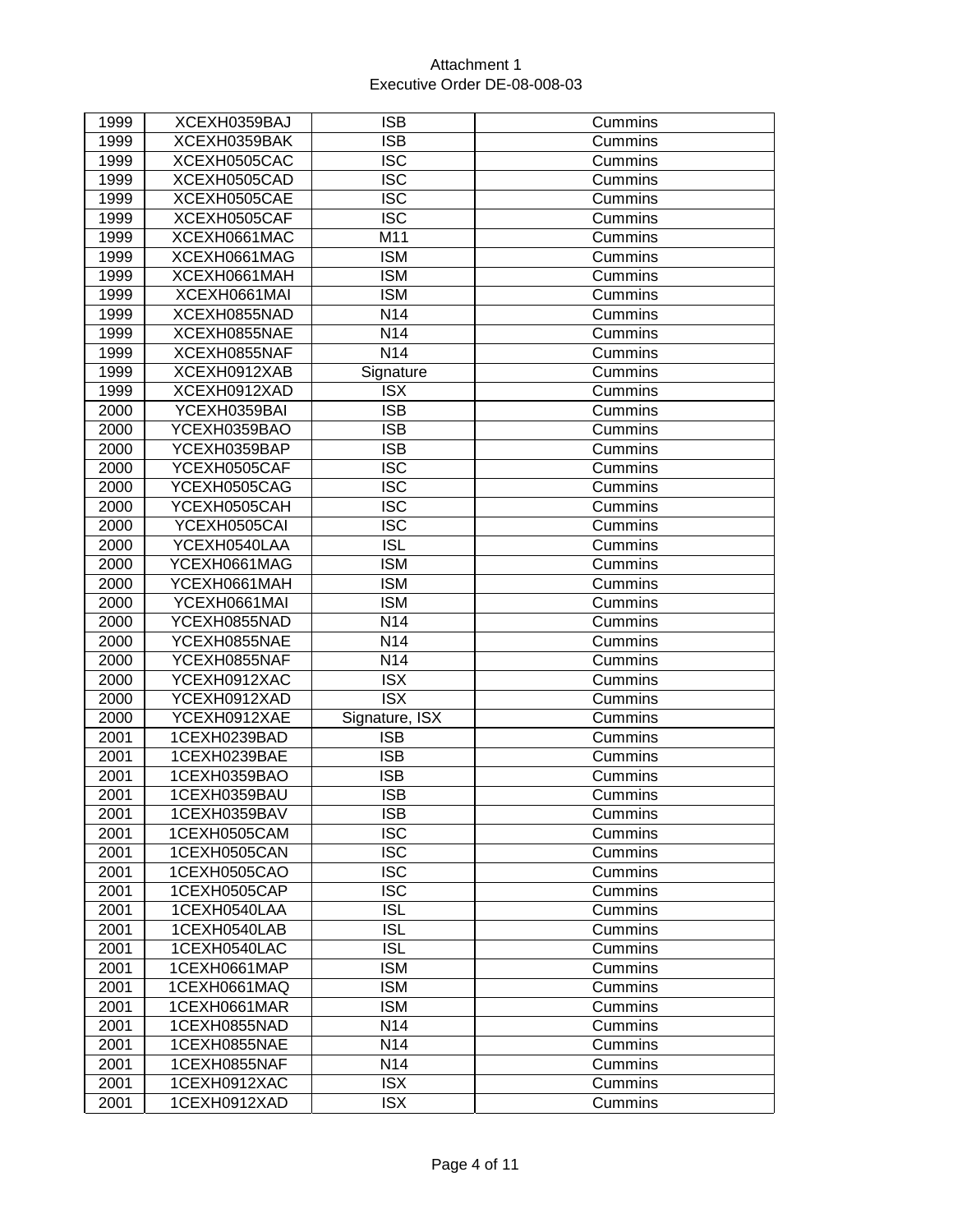| 2001 | 1CEXH0912XAE | Signature, ISX          | Cummins                           |
|------|--------------|-------------------------|-----------------------------------|
| 2002 | 2CEXH0239BAD | <b>ISB</b>              | Cummins                           |
| 2002 | 2CEXH0239BAE | <b>ISB</b>              | Cummins                           |
| 2002 | 2CEXH0359BAB | <b>ISB</b>              | Cummins                           |
| 2002 | 2CEXH0359BAO | <b>ISB</b>              | Cummins                           |
| 2002 | 2CEXH0505CAM | <b>ISC</b>              | Cummins                           |
| 2002 | 2CEXH0505CAN | $\overline{\text{ISC}}$ | Cummins                           |
| 2002 | 2CEXH0505CAQ | <b>ISC</b>              | Cummins                           |
| 2002 | 2CEXH0540LAB | <b>ISL</b>              | Cummins                           |
| 2002 | 2CEXH0540LAC | $\overline{ISL}$        | Cummins                           |
| 2002 | 2CEXH0661MAP | <b>ISM</b>              | Cummins                           |
| 2002 | 2CEXH0661MAS | <b>ISM</b>              | Cummins                           |
| 2002 | 2CEXH0855NAA | N <sub>14</sub>         | Cummins                           |
| 2002 | 2CEXH0912XAF | <b>ISX</b>              | Cummins                           |
| 2003 | 3CEXH0239BAD | $\overline{\text{IB}}$  | Cummins                           |
| 2003 | 3CEXH0505CAN | <b>ISC</b>              | Cummins                           |
| 2003 | 3CEXH0505CAQ | $\overline{\text{ISC}}$ | Cummins                           |
| 2003 | 3CEXH0540LAC | <b>ISL</b>              | Cummins                           |
| 2004 | 4CEXH0505CAS | <b>ISC</b>              | Cummins                           |
| 2004 | 4CEXH0540LAE | $\overline{ISL}$        | Cummins                           |
| 1994 | RDD11.EJDARA | Series 60               | <b>Detroit Diesel Corporation</b> |
| 1994 | RDD12.EJDARA | Series 60               | <b>Detroit Diesel Corporation</b> |
| 1994 | RDD8.5EJDARA | Series 50               | <b>Detroit Diesel Corporation</b> |
| 1994 | RDD8.5EJDARW | Series 50               | <b>Detroit Diesel Corporation</b> |
| 1994 | RDD8.5FJDABA | Series 50               | <b>Detroit Diesel Corporation</b> |
| 1995 | SDD11.EJDARA | Series 60               | <b>Detroit Diesel Corporation</b> |
| 1995 | SDD12.EJDARA | Series 60               | <b>Detroit Diesel Corporation</b> |
| 1995 | SDD8.5EJDABA | Series 50               | <b>Detroit Diesel Corporation</b> |
| 1995 | SDD8.5EJDARA | Series 50               | <b>Detroit Diesel Corporation</b> |
| 1995 | SDD8.5EJDARW | Series 50               | <b>Detroit Diesel Corporation</b> |
| 1996 | TDD11.EJDARA | Series 60               | <b>Detroit Diesel Corporation</b> |
| 1996 | TDD12.EJDARA | Series 60               | <b>Detroit Diesel Corporation</b> |
| 1996 | TDD12.EJDATW | Series 55               | <b>Detroit Diesel Corporation</b> |
| 1996 | TDD8.5EJDARA | Series 50               | <b>Detroit Diesel Corporation</b> |
| 1996 | TDD8.5EJDARW | Series 50               | <b>Detroit Diesel Corporation</b> |
| 1996 | TDD8.5FJDABA | Series 50               | <b>Detroit Diesel Corporation</b> |
| 1997 | VDD11.EJDARA | Series 60               | <b>Detroit Diesel Corporation</b> |
| 1997 | VDD12.EJDARA | Series 60               | <b>Detroit Diesel Corporation</b> |
| 1997 | VDD12.EJDATA | Series 55               | <b>Detroit Diesel Corporation</b> |
| 1997 | VDD3.8C8DABA | Series VM 638           | <b>Detroit Diesel Corporation</b> |
| 1997 | VDD8.5EJDARA | Series 50               | <b>Detroit Diesel Corporation</b> |
| 1997 | VDD8.5FJDABA | Series 50               | <b>Detroit Diesel Corporation</b> |
| 1998 | WDDXH11.1EHD | Series 60               | <b>Detroit Diesel Corporation</b> |
| 1998 | WDDXH12.7EGD | Series 60               | <b>Detroit Diesel Corporation</b> |
| 1998 | WDDXH08.5EJD | Series 50               | <b>Detroit Diesel Corporation</b> |
| 1998 | WDDXH08.5FJC | Series 50               | <b>Detroit Diesel Corporation</b> |
| 1998 | WDDXH03.8C1C | Turbotronic 638         | <b>Detroit Diesel Corporation</b> |
| 1999 | XDDXH11.1EHL | Series 60               | <b>Detroit Diesel Corporation</b> |
| 1999 | XDDXH12.7EGL | Series 60               | <b>Detroit Diesel Corporation</b> |
| 1999 | XDDXH14.0ELL | Series 60               | <b>Detroit Diesel Corporation</b> |
| 1999 | XDDXH08.5EJL | Series 50               | <b>Detroit Diesel Corporation</b> |
| 1999 | XDDXH08.5FJN | Series 50               | <b>Detroit Diesel Corporation</b> |
|      |              |                         |                                   |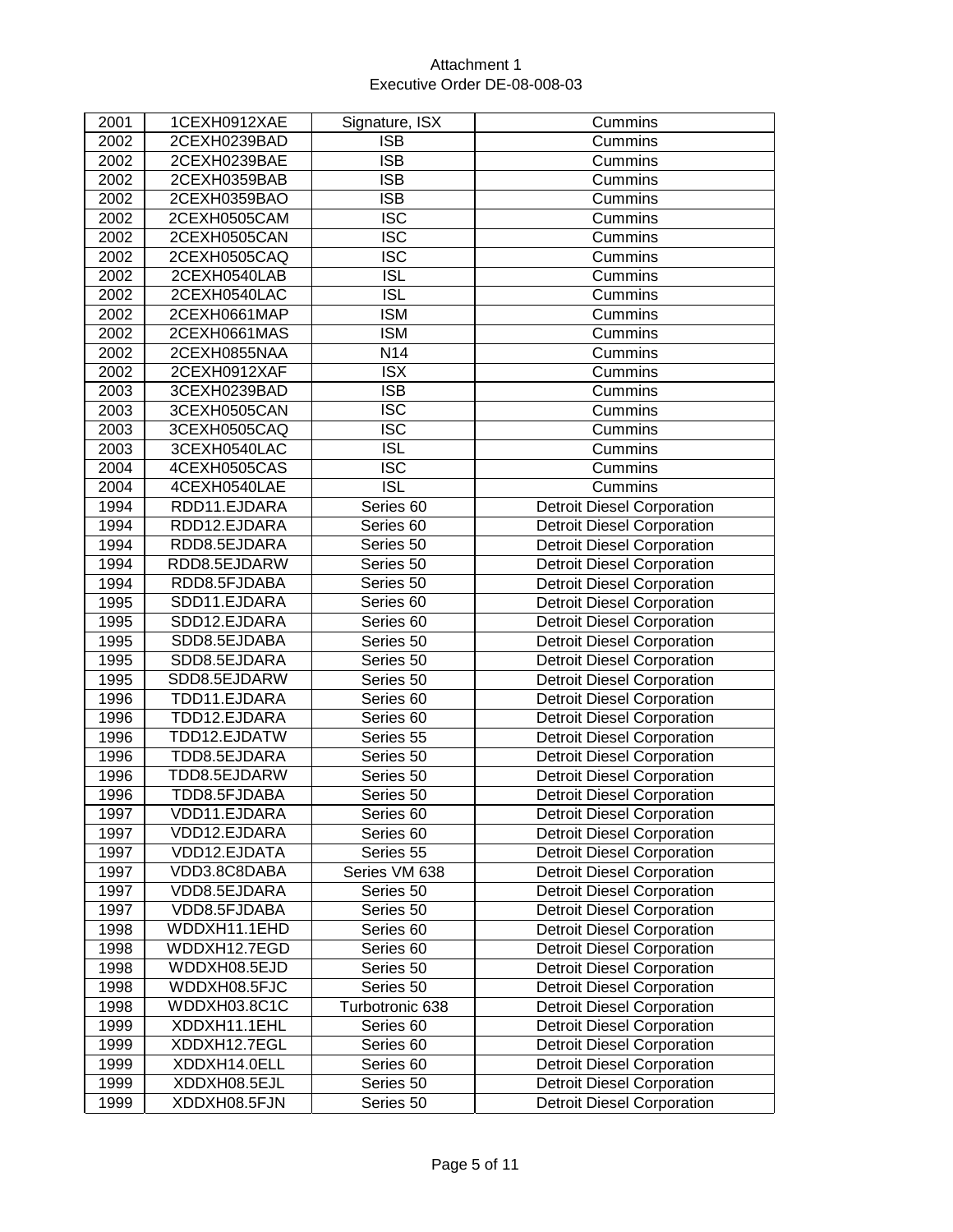| 1999 | XDDXH03.8C1N | $\blacksquare$           | <b>Detroit Diesel Corporation</b> |
|------|--------------|--------------------------|-----------------------------------|
| 2000 | YDDXH12.7EGL | Series 60                | <b>Detroit Diesel Corporation</b> |
| 2000 | YDDXH14.0ELL | Series 60                | <b>Detroit Diesel Corporation</b> |
| 2000 | YDDXH08.5EJB | Series 50                | <b>Detroit Diesel Corporation</b> |
| 2000 | YDDXH08.5EJL | Series 50                | <b>Detroit Diesel Corporation</b> |
| 2000 | YDDXH08.5FJN | Series 50                | <b>Detroit Diesel Corporation</b> |
| 2000 | YDDXH03.8C1N | Turbotronic 638          | <b>Detroit Diesel Corporation</b> |
| 2001 | 1DDXH12.7EGL | Series 60                | <b>Detroit Diesel Corporation</b> |
| 2001 | 1DDXH14.0ELL | Series 60                | <b>Detroit Diesel Corporation</b> |
| 2001 | 1DDXH08.5EJB | Series 50                | <b>Detroit Diesel Corporation</b> |
| 2001 | 1DDXH08.5EJL | Series 50                | <b>Detroit Diesel Corporation</b> |
| 2002 | 2DDXH12.7EGL | Series 60                | <b>Detroit Diesel Corporation</b> |
| 2002 | 2DDXH14.0ELL | Series 60                | <b>Detroit Diesel Corporation</b> |
| 2002 | 2DDXH12.7FGN | Series 60                | <b>Detroit Diesel Corporation</b> |
| 2002 | 2DDXH08.5EJL | Series 50                | <b>Detroit Diesel Corporation</b> |
| 1994 | RGM6.5C6DAAC | --                       | <b>General Motors</b>             |
| 1996 | TGM6.5C6DABA | --                       | <b>General Motors</b>             |
| 1996 | TGM6.5C6DABW | --                       | <b>General Motors</b>             |
| 1997 | VGM6.5C6DABA | $\overline{\phantom{a}}$ | <b>General Motors</b>             |
| 1997 | VGM6.5C6DARW | ۰.                       | <b>General Motors</b>             |
| 1998 | WGMXH06.5522 | --                       | <b>General Motors</b>             |
| 1998 | WGMXH06.5523 | --                       | <b>General Motors</b>             |
| 1999 | XGMXH06.5523 | ۰.                       | <b>General Motors</b>             |
| 1999 | XGMXH06.5526 | --                       | <b>General Motors</b>             |
| 2002 | 2GMXH06.5521 | --                       | <b>General Motors</b>             |
| 1994 | RHM3.8C7DARW | --                       | Hino                              |
| 1994 | RHM6.5D7DARW | --                       | Hino                              |
| 1995 | SHM3.8C7DARW | Ξ.                       | Hino                              |
| 1995 | SHM6.5D7DARW | --                       | Hino                              |
| 1996 | THM3.8C7DARW | --                       | Hino                              |
| 1996 | THM6.5D7DARW | $\overline{\phantom{a}}$ | Hino                              |
| 1997 | VHM8.0DHDARA | --                       | Hino                              |
| 1998 | WHMXH08.0JTR | --                       | Hino                              |
| 1999 | XHMXH08.0JTR | --                       | Hino                              |
| 2000 | YHMXH05.3JTD | --                       | Hino                              |
| 2000 | YHMXH08.0JTP | --                       | Hino                              |
| 2000 | YHMXH08.0JTR | --                       | Hino                              |
| 2001 | 1HMXH05.3JTD | --                       | Hino                              |
| 2001 | 1HMXH08.0JTP | $\overline{\phantom{a}}$ | Hino                              |
| 2001 | 1HMXH08.0JTR | ۰.                       | Hino                              |
| 2002 | 2HMXH08.0JTP | --                       | Hino                              |
| 2002 | 2HMXH08.0JTR | --                       | Hino                              |
| 1994 | RSZ3.9C6DARW | --                       | Isuzu                             |
| 1995 | SSZ3.9C6DARW | --                       | Isuzu                             |
| 1995 | SSZ7.1D6DAAA | --                       | Isuzu                             |
| 1996 | TSZ3.9C6DARW | --                       | Isuzu                             |
| 1996 | TSZ7.1D6DAAA | --                       | Isuzu                             |
| 1997 | VSZ3.9C6DARA | --                       | Isuzu                             |
| 1997 | VSZ7.1D6DAAA | --                       | Isuzu                             |
| 1997 | VSZ7.1D6DAAW | --                       | <b>Isuzu</b>                      |
| 1998 | WSZXH07.84RA | --                       | Isuzu                             |
| 1999 | XSZXH07.84RA | --                       | Isuzu                             |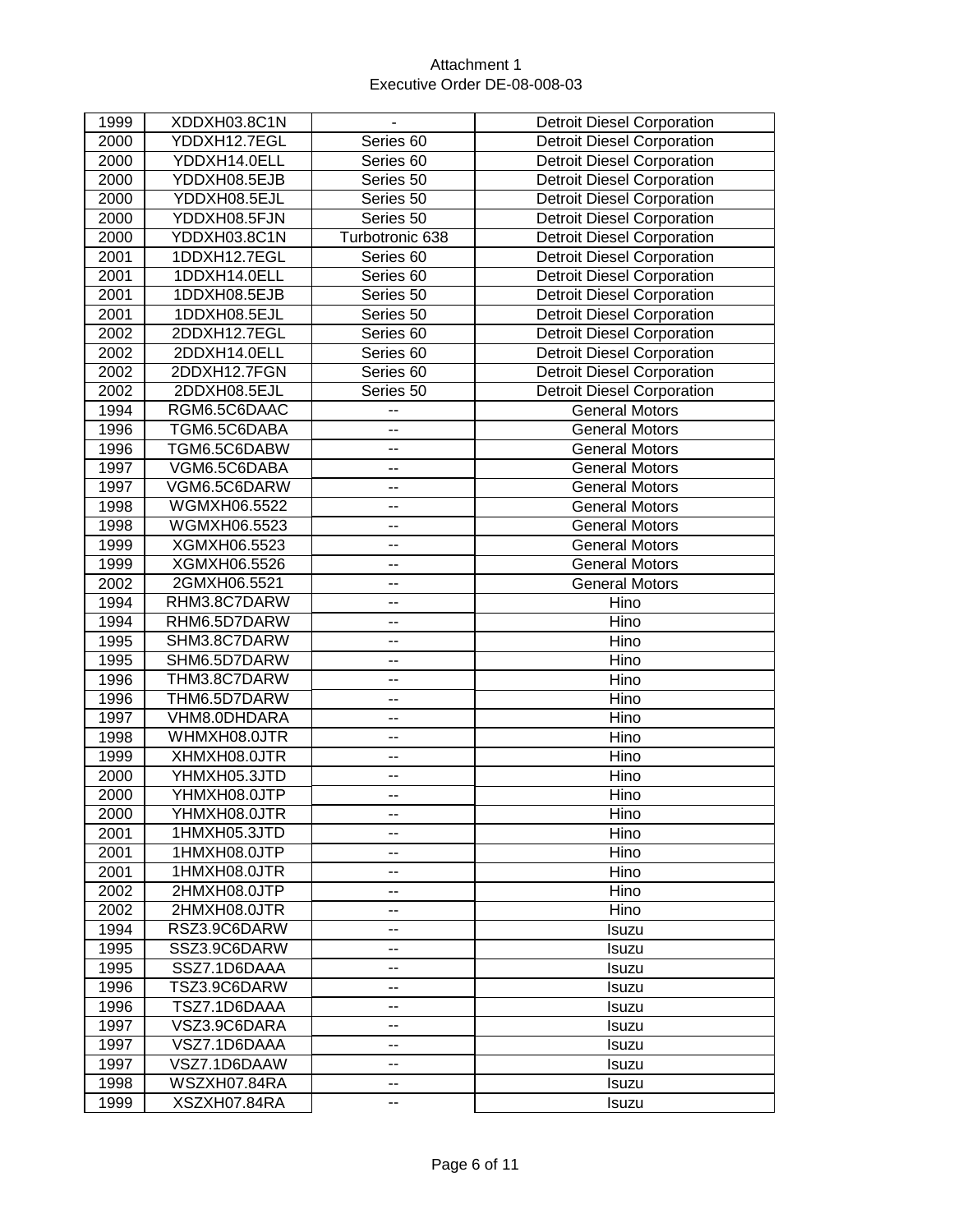| 2000         | YSZXH07.84RA                 |                                                      | Isuzu                                                                      |
|--------------|------------------------------|------------------------------------------------------|----------------------------------------------------------------------------|
| 2002         | 2SZXH06.64RA                 | --                                                   | Isuzu                                                                      |
| 2002         | 2SZXH07.84RA                 | $\overline{\phantom{a}}$                             | Isuzu                                                                      |
| 2003         | 3SZXH06.64RA                 | --                                                   | Isuzu                                                                      |
| 2003         | 3SZXH07.84AA                 | --                                                   | Isuzu                                                                      |
| 2003         | 3SZXH07.84RA                 | $-$                                                  | Isuzu                                                                      |
| 1994         | RMK728EGDARA                 | <b>E7, EM7</b>                                       | Mack                                                                       |
| 1994         | RMK728EJDARA                 | E7, EM7                                              | Mack                                                                       |
| 1995         | SMK728EGDARA                 | E7, EM7                                              | Mack                                                                       |
| 1995         | SMK728EJDARA                 | E7                                                   | Mack                                                                       |
| 1996         | TMK728EGDARA                 | E7, EM7                                              | Mack                                                                       |
| 1996         | TMK728EJDARA                 | E7                                                   | Mack                                                                       |
| 1997         | VMK728EGDARA                 | <b>E7, EM7</b>                                       | Mack                                                                       |
| 1997         | VMK728EJDARA                 | <b>E7, EM7</b>                                       | Mack                                                                       |
| 1997         | VMK728EJDAYW                 | E7, EM7                                              | Mack                                                                       |
| 1998         | <b>WMKXH11.9E51</b>          | E7                                                   | Mack                                                                       |
| 1998         | <b>WMKXH11.9E52</b>          | E7                                                   | Mack                                                                       |
| 1998         | WMKXH11.9E53                 | EM7                                                  | Mack                                                                       |
| 1999         | XMKXH11.9E54                 | E7                                                   | Mack                                                                       |
| 2000         | YMKXH11.9H56                 | $E7, \overline{EM7}$                                 | Mack                                                                       |
| 2000         | YMKXH11.9V57                 | E7, EM7                                              | Mack                                                                       |
| 2001         | 1MKXH11.9H56                 | E7, EMT                                              | Mack                                                                       |
| 2001         | 1MKXH11.9H59                 | E7                                                   | Mack                                                                       |
| 2001         | 1MKXH11.9V57                 | <b>E7, EM7</b>                                       | Mack                                                                       |
| 2001         | 1MKXH11.9V60                 | E7                                                   | Mack                                                                       |
| 2001         | 1MKXH11.9V61                 | EM7                                                  | Mack                                                                       |
| 2002         | 2MKXH11.9H59                 | E7                                                   | Mack                                                                       |
| 2002         | 2MKXH11.9H63                 | E7                                                   | Mack                                                                       |
| 2002         | 2MKXH11.9V60                 | E7                                                   | Mack                                                                       |
| 2002         | 2MKXH11.9V61                 | EM7                                                  | Mack                                                                       |
| 1994         | RMB6.0D6DAAA                 | $\overline{a}$                                       | Mercedes Benz (or Daimler Chrysler)                                        |
| 1994         | RMB6.0D6DARA                 | --                                                   | Mercedes Benz (or Daimler Chrysler)                                        |
| 1995         | SMB6.0D6DAAA                 | $\overline{a}$                                       | Mercedes Benz (or Daimler Chrysler)                                        |
| 1995         | SMB6.0D6DARA                 | ۰.                                                   | Mercedes Benz (or Daimler Chrysler)                                        |
| 1997         | VMBXH4.25DJA                 | $\overline{\phantom{a}}$                             | Mercedes Benz (or Daimler Chrysler)                                        |
| 1998         | WMBXH4.25DJA                 | --                                                   | Mercedes Benz (or Daimler Chrysler)                                        |
| 1999         | XMBXH4.25DJA                 | --                                                   | Mercedes Benz (or Daimler Chrysler)                                        |
| 1999         | XMBXH6.37DJA                 | --                                                   | Mercedes Benz (or Daimler Chrysler)                                        |
| 2000         | YMBXH4.25DJA                 | --                                                   | Mercedes Benz (or Daimler Chrysler)                                        |
| 2000         | YMBXH6.37DJA                 | --                                                   | Mercedes Benz (or Daimler Chrysler)                                        |
| 2001         | 1MBXH12.0DJA                 | --                                                   | Mercedes Benz (or Daimler Chrysler)                                        |
| 2001         | 1MBXH12.8DJA<br>1MBXH4.25DJA | -−                                                   | Mercedes Benz (or Daimler Chrysler)                                        |
| 2001         |                              | --                                                   | Mercedes Benz (or Daimler Chrysler)                                        |
| 2001         | 1MBXH6.37DJA<br>1MBXH6.37DJC | $\overline{\phantom{a}}$<br>$\overline{\phantom{a}}$ | Mercedes Benz (or Daimler Chrysler)                                        |
| 2001<br>2002 | 2MBXH12.0DJA                 | --                                                   | Mercedes Benz (or Daimler Chrysler)                                        |
| 2002         | 2MBXH12.8DJA                 | --                                                   | Mercedes Benz (or Daimler Chrysler)                                        |
| 2002         | 2MBXH15.9DJB                 | --                                                   | Mercedes Benz (or Daimler Chrysler)<br>Mercedes Benz (or Daimler Chrysler) |
| 2002         | 2MBXH4.25DJA                 | --                                                   | Mercedes Benz (or Daimler Chrysler)                                        |
| 2002         | 2MBXH6.37DJA                 |                                                      | Mercedes Benz (or Daimler Chrysler)                                        |
| 2002         | 2MBXH6.37DJC                 | --<br>--                                             | Mercedes Benz (or Daimler Chrysler)                                        |
|              | 3MBXH12.0DJA                 | --                                                   | Mercedes Benz (or Daimler Chrysler)                                        |
| 2003         |                              |                                                      |                                                                            |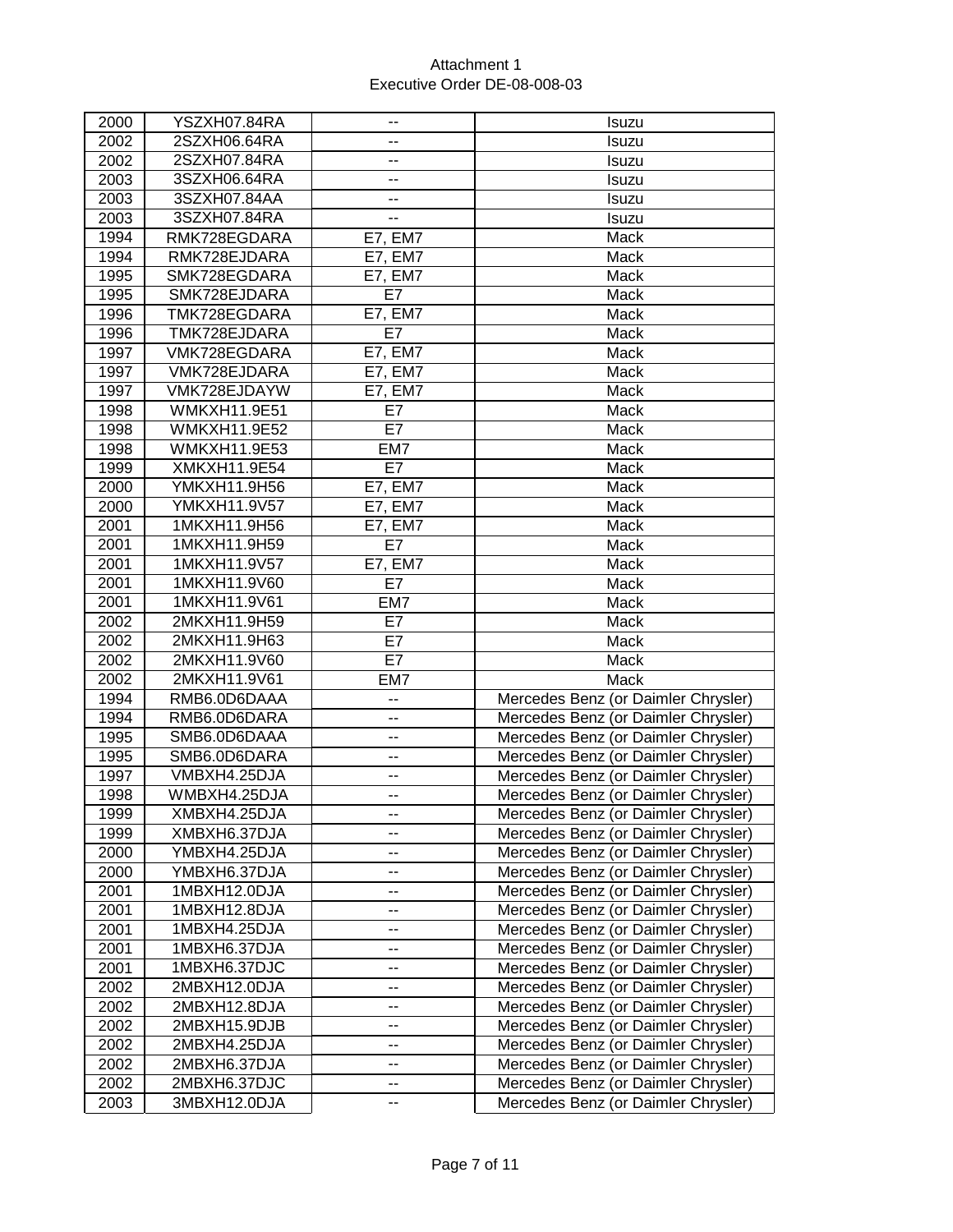| 2003 | 3MBXH12.8DJA | --               | Mercedes Benz (or Daimler Chrysler) |
|------|--------------|------------------|-------------------------------------|
| 2003 | 3MBXH15.9DJB | --               | Mercedes Benz (or Daimler Chrysler) |
| 2003 | 3MBXH4.25DJA | --               | Mercedes Benz (or Daimler Chrysler) |
| 2003 | 3MBXH6.37DJA | --               | Mercedes Benz (or Daimler Chrysler) |
| 2003 | 3MBXH6.37DJC | --               | Mercedes Benz (or Daimler Chrysler) |
| 1994 | RMT238B7DAAA | --               | Mitsubishi                          |
| 1995 | SMT460D7DAAA | --               | Mitsubishi                          |
| 1996 | TMT238C7DBAA | --               | Mitsubishi                          |
| 1996 | TMT358D7DBAA | --               | Mitsubishi                          |
| 1996 | TMT460D7DBAA | --               | Mitsubishi                          |
| 1997 | VMT238C7DBAA | --               | Mitsubishi                          |
| 1997 | VMT358D7DBAA | --               | Mitsubishi                          |
| 1997 | VMT460D7DBAA | --               | Mitsubishi                          |
| 1999 | XMTXH03.9D4A | --               | Mitsubishi                          |
| 1999 | XMTXH05.8D6A | --               | Mitsubishi                          |
|      |              |                  |                                     |
| 1999 | XMTXH07.5D6A | --               | Mitsubishi                          |
| 2000 | YMTXH03.9D4A | --               | Mitsubishi                          |
| 2000 | YMTXH05.8D6A | --               | Mitsubishi                          |
| 2000 | YMTXH07.5D6A | --               | Mitsubishi                          |
| 2001 | 1MTXH03.9D4A | --               | Mitsubishi                          |
| 2001 | 1MTXH04.8M5A | --               | Mitsubishi                          |
| 2001 | 1MTXH05.8D6A | --               | Mitsubishi                          |
| 2001 | 1MTXH07.5D6A | --               | Mitsubishi                          |
| 2002 | 2MTXH03.9D4A | $\overline{a}$   | Mitsubishi                          |
| 2002 | 2MTXH04.8M5A | --               | Mitsubishi                          |
| 2002 | 2MTXH05.8D6A | --               | Mitsubishi                          |
| 2002 | 2MTXH07.5D6A | --               | Mitsubishi                          |
| 2003 | 3MTXH03.9D4A | --               | Mitsubishi                          |
| 2003 | 3MTXH04.8M5A | $\overline{a}$   | Mitsubishi                          |
| 2003 | 3MTXH05.8D6A | --               | Mitsubishi                          |
| 2003 | 3MTXH07.5D6A | --               | Mitsubishi                          |
| 1994 | RNV408D6DAAW | --               | Navistar (International)            |
| 1994 | RNV444C8DABA | ۰.               | Navistar (International)            |
| 1994 | RNV466D6D0TW | --               | Navistar (International)            |
| 1994 | RNV466D6DAAA | --               | Navistar (International)            |
| 1994 | RNV466D6DABA | --               | Navistar (International)            |
| 1994 | RNV466D6DARW | DT 466HT, DT 466 | Navistar (International)            |
| 1994 | RNV466D6DASW | DT 466HT, DT 466 | Navistar (International)            |
| 1994 | RNV530D6DAAA | --               | Navistar (International)            |
| 1994 | RNV7.3C8DAAA | --               | Navistar (International)            |
| 1995 | SNV444C8DOAA | --               | Navistar (International)            |
| 1995 | SNV444C8DORA | --               | Navistar (International)            |
| 1995 | SNV444C8DOSA | --               | Navistar (International)            |
| 1995 | SNV466D6DARA | DT 466HT, DT 466 | Navistar (International)            |
| 1995 | SNV466D6DASA | DT 466           | Navistar (International)            |
| 1995 | SNV466D6DATA | --               | Navistar (International)            |
| 1995 | SNV466D8DARB | DT 466HT, DT 466 | Navistar (International)            |
| 1995 | SNV466D8DASB | DT 466           | Navistar (International)            |
| 1995 | SNV466D8DATB | --               | Navistar (International)            |
| 1995 | SNV530D6DARA | --               | Navistar (International)            |
| 1995 | SNV530E6DASA | --               | Navistar (International)            |
|      | SNV530F6DATA |                  | Navistar (International)            |
| 1995 |              | 530 Bus          |                                     |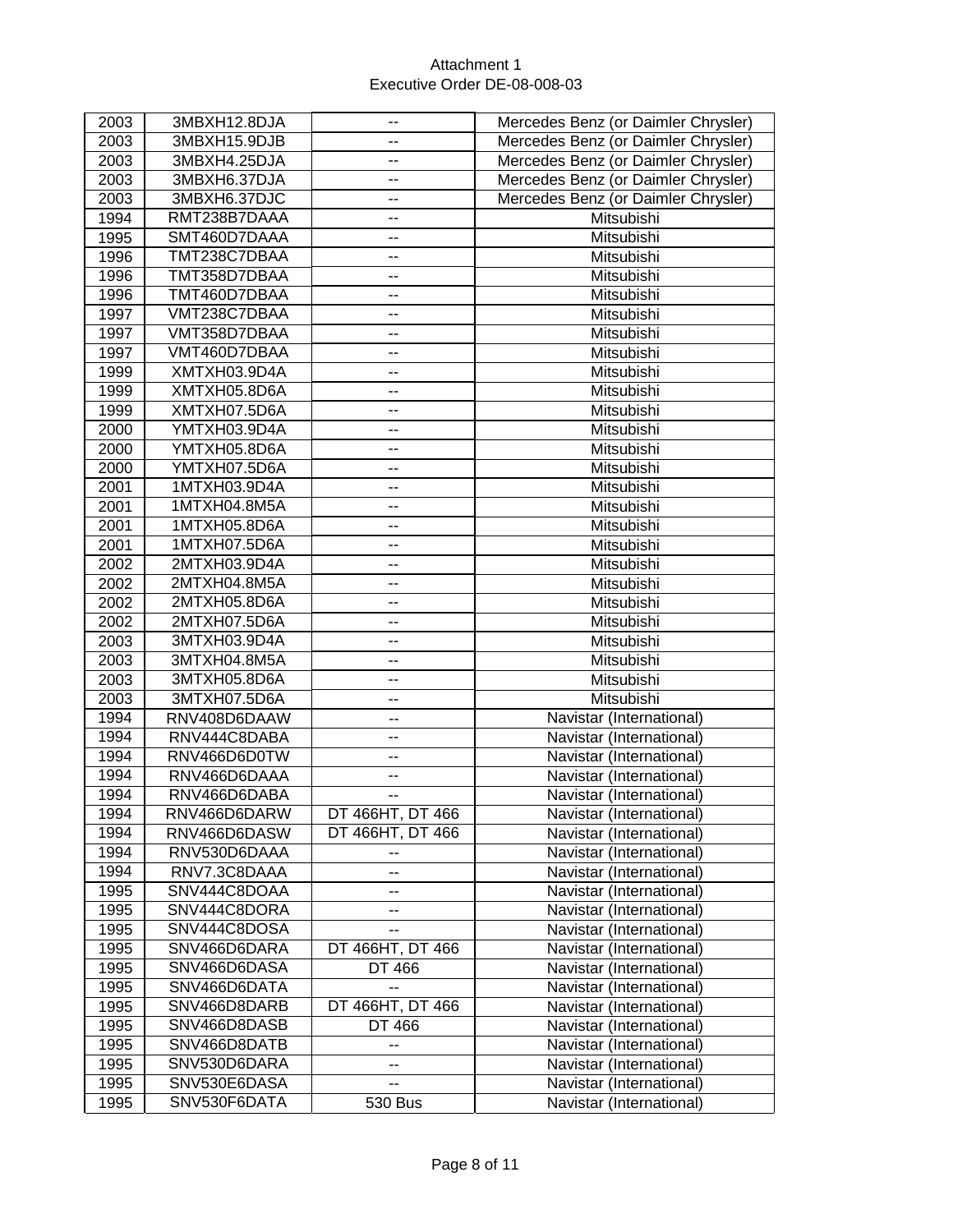| 1996 | TNV444C8DORA | ۰.                       | Navistar (International) |
|------|--------------|--------------------------|--------------------------|
| 1996 | TNV444C8DOSA |                          | Navistar (International) |
| 1996 | TNV466D6DATB | --                       | Navistar (International) |
| 1996 | TNV466D8DARB | DT 466, DT 466HT         | Navistar (International) |
| 1996 | TNV466D8DATB | ۰.                       | Navistar (International) |
| 1996 | TNV530D6DARA | ۰.                       | Navistar (International) |
| 1996 | TNV530D8DARA | -−                       | Navistar (International) |
| 1996 | TNV530E6DASA | --                       | Navistar (International) |
| 1996 | TNV530E8DASA | ۰.                       | Navistar (International) |
| 1996 | TNV7.3C8DAAA | --                       | Navistar (International) |
| 1997 | VNV444C8DARW | T444E                    | Navistar (International) |
| 1997 | VNV444C8DASW | <b>T444E HT</b>          | Navistar (International) |
| 1997 | VNV466D6DARA | DT 466HT, DT 466         | Navistar (International) |
| 1997 | VNV466D8DARW | DT 466E, DT 466 HT       | Navistar (International) |
| 1997 | VNV466D8DASA | --                       | Navistar (International) |
| 1997 | VNV530D6DARA | 530 MGD                  | Navistar (International) |
| 1997 | VNV530D8DARA | 530E                     | Navistar (International) |
| 1997 | VNV530E6DASA | 530 HVY                  | Navistar (International) |
| 1997 | VNV530E8DASA | 530E                     | Navistar (International) |
| 1997 | VNV7.3C8DAAA | --                       | Navistar (International) |
| 1997 | VNV7.3C8DAAW | $\overline{\phantom{a}}$ | Navistar (International) |
| 1998 | WNVXH0444CCB | T 444E                   | Navistar (International) |
| 1998 | WNVXH0444CCD | T 444E                   | Navistar (International) |
| 1998 | WNVXH0466CCB | <b>DT 466E</b>           | Navistar (International) |
| 1998 | WNVXH0466CCD | <b>DT 466E</b>           | Navistar (International) |
| 1998 | WNVXH0530CCB | 530E                     | Navistar (International) |
| 1998 | WNVXH0530CCD | 530E                     | Navistar (International) |
| 1999 | XNVXH0444ANA | T 444E                   | Navistar (International) |
| 1999 | XNVXH0444ANB | T 444E                   | Navistar (International) |
| 1999 | XNVXH0466ANA | <b>DT 466E</b>           | Navistar (International) |
| 1999 | XNVXH0466ANB | <b>DT 466E</b>           | Navistar (International) |
| 1999 | XNVXH0530ACT | 530E                     | Navistar (International) |
| 1999 | XNVXH0530ANA | 530E                     | Navistar (International) |
| 1999 | XNVXH0530ANB | 530E                     | Navistar (International) |
| 1999 | XNVXH07.3ACA | 7.3 DIT                  | Navistar (International) |
| 1999 | XNVXH07.3ANE | 7.3 DIT                  | Navistar (International) |
| 2000 | YNVXH0444ACT | T 444E                   | Navistar (International) |
| 2000 | YNVXH0444ANA | 444 P                    | Navistar (International) |
| 2000 | YNVXH0444ANB | T 444E                   | Navistar (International) |
| 2000 | YNVXH0444ANC | T 444E                   | Navistar (International) |
| 2000 | YNVXH0466ANA | DT 466E, DT 466E HT      | Navistar (International) |
| 2000 | YNVXH0466ANB | DT 466E, DT 466E HT      | Navistar (International) |
| 2000 | YNVXH0530ACT | 530E                     | Navistar (International) |
| 2000 | YNVXH0530ANA | <b>DT 530E</b>           | Navistar (International) |
| 2000 | YNVXH0530ANB | DT 530E, DT 530E HT      | Navistar (International) |
| 2000 | YNVXH07.3ANA | 7.3 DIT                  | Navistar (International) |
| 2001 | 1NVXH0444ANA | 444 P                    | Navistar (International) |
| 2001 | 1NVXH0444ANB | T 444E                   | Navistar (International) |
| 2001 | 1NVXH0444ANC | T 444E                   | Navistar (International) |
| 2001 | 1NVXH0466ANA | DT 466, DT 466 HT        | Navistar (International) |
| 2001 | 1NVXH0466ANB | DT 466, DT 466 HT        | Navistar (International) |
| 2001 | 1NVXH0530ACT | DT 530                   | Navistar (International) |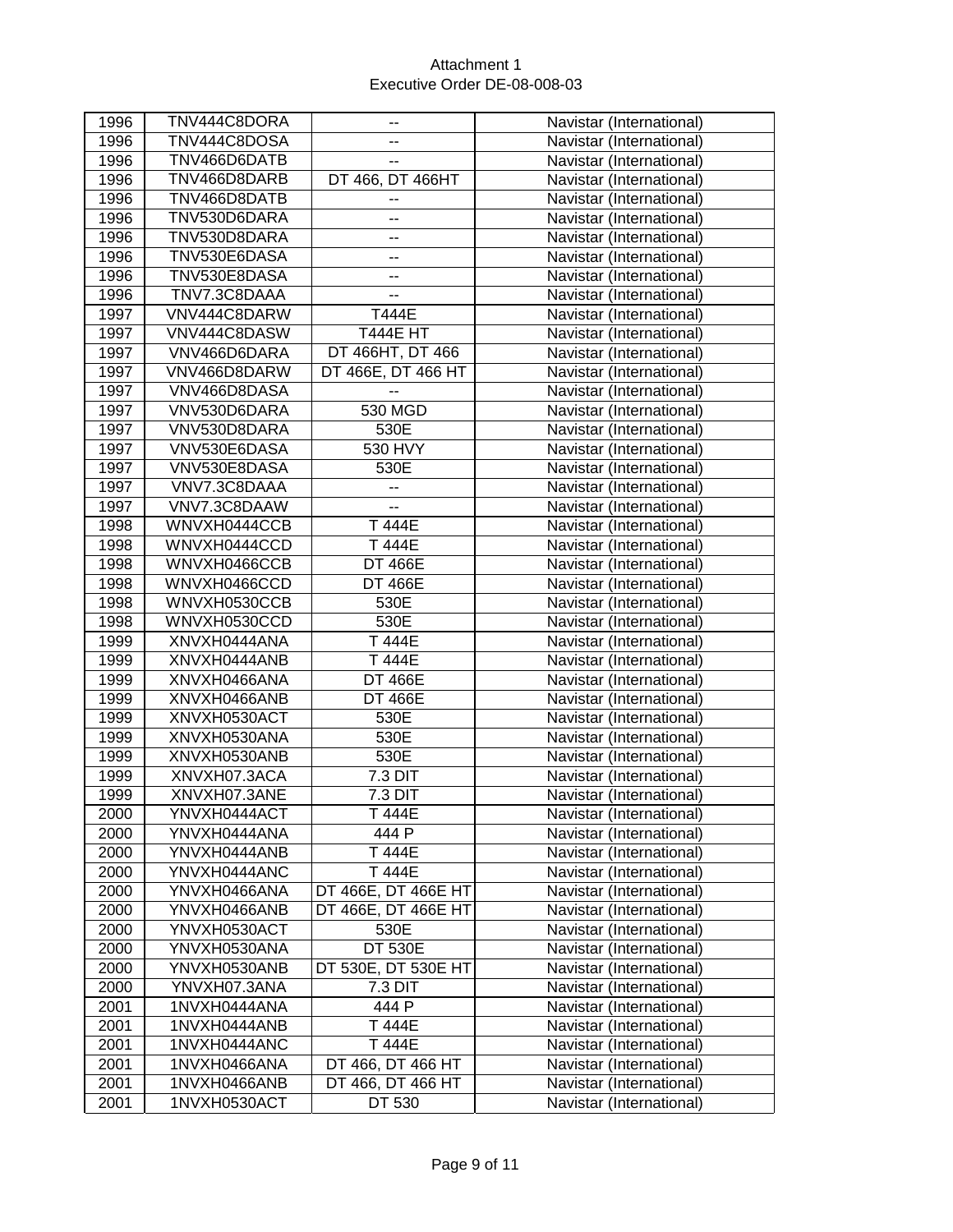| 2001 | 1NVXH0530ANA | DT 530                   | Navistar (International) |
|------|--------------|--------------------------|--------------------------|
| 2001 | 1NVXH0530ANB | DT 530, DT 530 HT        | Navistar (International) |
| 2001 | 1NVXH07.3ACE | 7.3 DIT                  | Navistar (International) |
| 2001 | 1NVXH07.3ANA | 7.3 DIT                  | Navistar (International) |
| 2002 | 2NVXH0444ANA | T 444E                   | Navistar (International) |
| 2002 | 2NVXH0444ANB | T 444E                   | Navistar (International) |
| 2002 | 2NVXH0444ANC | T 444E                   | Navistar (International) |
| 2002 | 2NVXH0466ANA | DT 466, DT 466 HT        | Navistar (International) |
| 2002 | 2NVXH0466ANB | DT 466, DT 466 HT        | Navistar (International) |
| 2002 | 2NVXH0530ANA | DT 530                   | Navistar (International) |
| 2002 | 2NVXH0530ANB | DT 530, DT 530 HT        | Navistar (International) |
| 2002 | 2NVXH0530ANC | DT 530                   | Navistar (International) |
| 2002 | 2NVXH07.3ACE | 7.3 DIT                  | Navistar (International) |
| 2002 | 2NVXH07.3ANA | 7.3 DIT                  | Navistar (International) |
| 2003 | 3NVXH0444ANB | T 444E                   | Navistar (International) |
| 2003 | 3NVXH0444ANC | T 444E                   | Navistar (International) |
| 2003 | 3NVXH0466ANA | DT 466, DT 466 HT        | Navistar (International) |
| 2003 | 3NVXH0466ANB | DT 466, DT 466 HT        | Navistar (International) |
| 2003 | 3NVXH0530ANA | DT 530                   | Navistar (International) |
| 2003 | 3NVXH0530ANB | DT 530, DT 530 HT        | Navistar (International) |
| 2003 | 3NVXH0530ANC | DT 530                   | Navistar (International) |
| 2004 | 4NVXH0466ANA | DT 466, DT 466 HT        | Navistar (International) |
| 2004 | 4NVXH0466ANB | DT 466, DT 466 HT        | Navistar (International) |
| 2004 | 4NVXH0530ANA | DT 530                   | Navistar (International) |
| 2004 | 4NVXH0530ANB | DT 530, DT 530 HT        | Navistar (International) |
| 2004 | 4NVXH0530ANC | DT 530                   | Navistar (International) |
| 1994 | RND254C6DAAA | --                       | Nissan                   |
| 1994 | RND423D6DAAA | -−                       | Nissan                   |
| 1995 | SND254C6DAAA | --                       | Nissan                   |
| 1995 | SND423D6DAAA | --                       | Nissan                   |
| 1996 | TND254C6DAAA | --                       | Nissan                   |
| 1996 | TND423D6DAAA | --                       | Nissan                   |
| 1997 | VND254C6DAAA | --                       | Nissan                   |
| 1997 | VND423D6DAAA | --                       | Nissan                   |
| 1998 | WNDXH04.2TAB | --                       | Nissan                   |
| 1998 | WNDXH06.9FAB | --                       | Nissan                   |
| 1999 | XNDXH04.6FAB | ۰.                       | Nissan                   |
| 1999 | XNDXH06.9FAB | $\overline{\phantom{a}}$ | Nissan                   |
| 2000 | YNDXH04.6FAB | --                       | Nissan                   |
| 2000 | YNDXH06.9FAB | --                       | Nissan                   |
| 2001 | 1NDXH04.6FAB | --                       | Nissan                   |
| 2001 | 1NDXH06.9FAB | --                       | Nissan                   |
| 2002 | 2NDXH04.6FAB | --                       | Nissan                   |
| 2002 | 2NDXH06.9FAB | --                       | Nissan                   |
| 2003 | 3NDXH04.6FAB | --                       | Nissan                   |
| 2003 | 3NDXH06.9FAB | --                       | Nissan                   |
| 1994 | RPK243C6DAAA | $-$                      | <b>Perkins</b>           |
| 1994 | RPK365D6DAAA | --                       | Perkins                  |
| 1995 | SPK243C6DAAA | --                       | <b>Perkins</b>           |
| 1995 | SPK365D6DAAA | $\overline{\phantom{a}}$ | <b>Perkins</b>           |
| 1996 | TPK243C6DAAA | ۰.                       | <b>Perkins</b>           |
| 1996 | TPK365D6DAAA | --                       | Perkins                  |